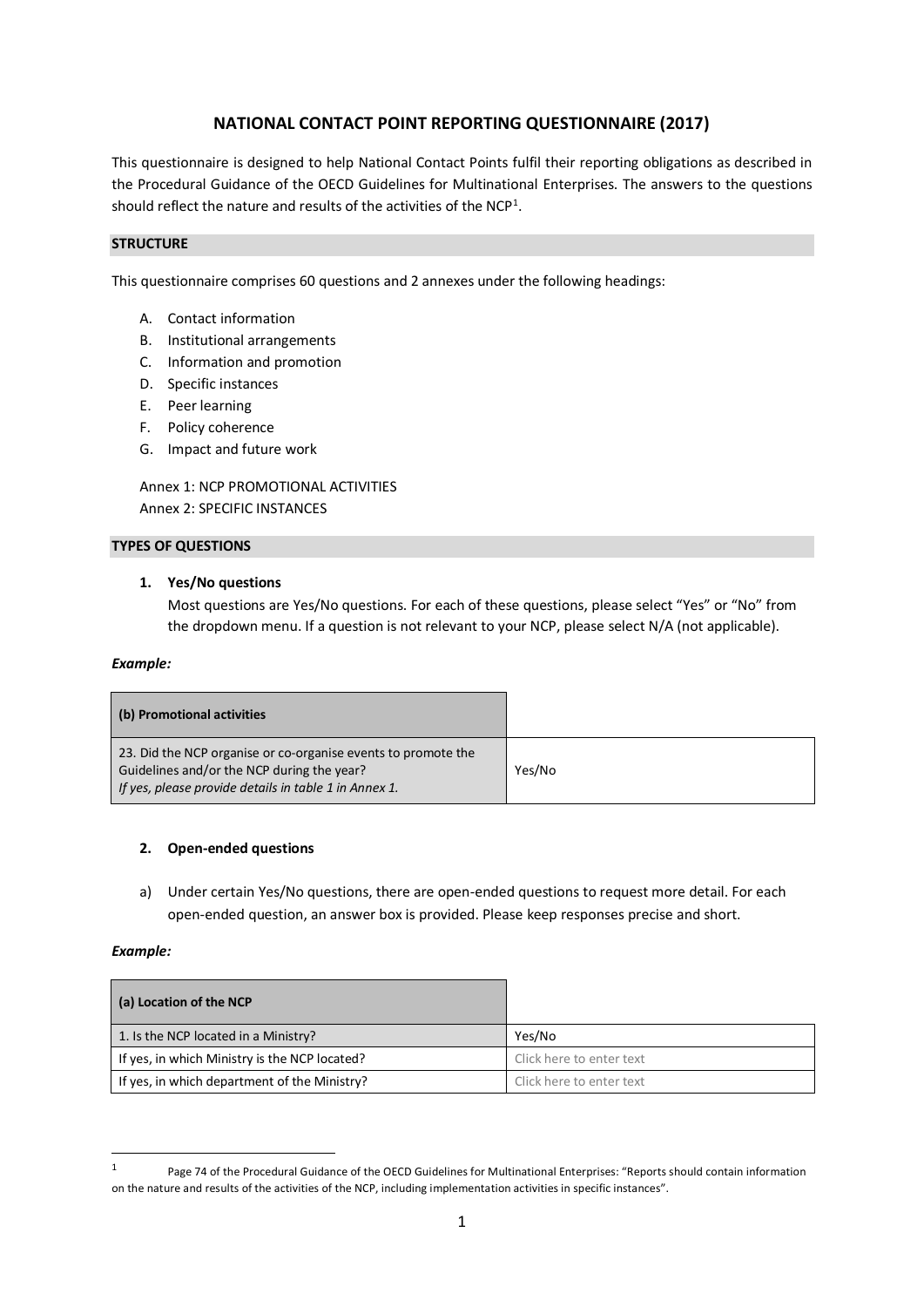b) "Additional comments" boxes are situated at the end of each section. Please feel free to enter any additional information you would like to share in these boxes.

*Example:*

*Additional comments on Location of the NCP:* Click here to enter text

#### **TERMS USED IN THE QUESTIONNAIRE**

A number of terms are used throughout the questionnaire. Definitions are provided below. Please note that these definitions are exclusively intended to assist in clarifying the terms used in this questionnaire.

- **Advisory body:** Some NCPs have an advisory body which can be consulted by the NCP on a range of activities and issues on which it provides advice. Advisory bodies can include representatives from trade unions, NGOs, business and/or academia, along with representatives of other government ministries or agencies. They do not normally form part of the NCP and do not have decision-making power on accepting or concluding specific instances.
- **Dedicated budget:** A budget that is allocated to the NCP on a regular basis (e.g. every year) to carry out its functions and activities.
- **Independent NCP:** An independent NCP is one whose members do not belong to a government administration, although generally an independent NCP will be supported by a secretariat based in a government administration.
- **Oversight body:** Some NCPs have an oversight body, which has a monitoring role, for example on whether the NCP has followed its own rules of procedures. They can include representatives from trade unions, NGOs, business and/or academia, along with representatives of other government ministries or agencies. They do not normally form part of the NCP and do not have decision-making power on accepting or concluding specific instances.
- **Stakeholder meeting:** A stakeholder meeting is a meeting organised by the NCP to meet with stakeholders, including trade unions, NGOs and the business community that are not part of the structure of the NCP (i.e. they are not members of the NCP, nor present on advisory or oversight bodies).

#### **REPORTING PERIOD**

The reporting period for this questionnaire is from 1 January to 31 December 2017.

## **SUBMISSION**

The questionnaire should be completed by using this word document and sent by email to: [investment@oecd.org](mailto:investment@oecd.org) copying [barbara.bijelic@oecd.org](mailto:alison.holm@oecd.org) and [kathryn.dovey@oecd.org](mailto:kathryn.dovey@oecd.org) by **15 January 2018**.

Should you have any questions on how to fill this questionnaire, please contact [barbara.bijelic@oecd.org.](mailto:alison.holm@oecd.org)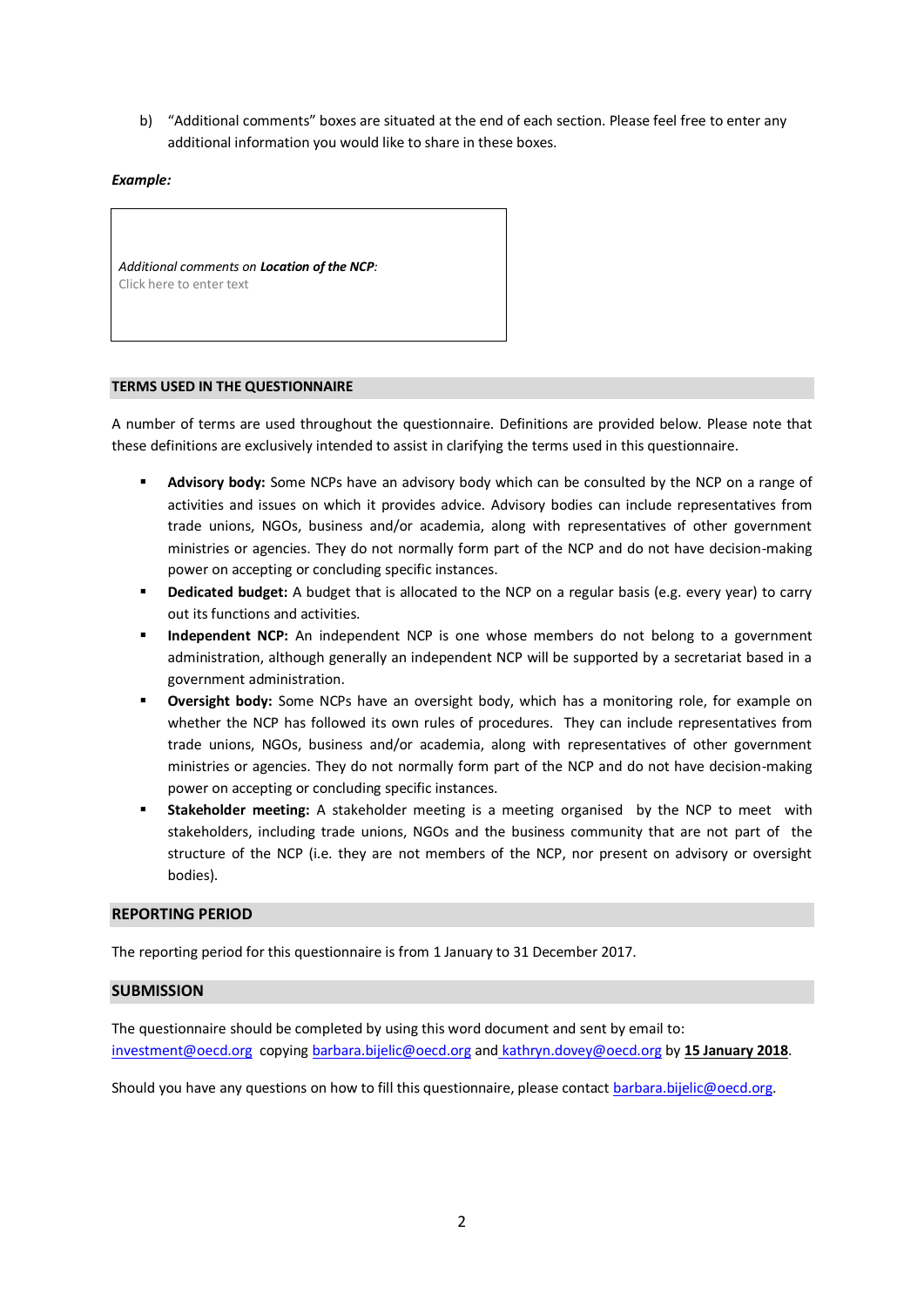# NATIONAL CONTACT POINT REPORTING QUESTIONNAIRE (2017)

| A. CONTACT INFORMATION                                                                |                                                                                          |
|---------------------------------------------------------------------------------------|------------------------------------------------------------------------------------------|
| Please provide the contact information of the person filling in the<br>questionnaire. |                                                                                          |
| Name:                                                                                 | Diana PUTNINA                                                                            |
| Job title:                                                                            | Counsellor of the OECD and Economic<br>Cooperation Division, Ministry of Foreign Affairs |
|                                                                                       |                                                                                          |
| Email:                                                                                | Diana.Putnina@mfa.gov.lv                                                                 |
| Telephone number:                                                                     | 371-67016418                                                                             |

 $\mathbf{r}$ 

 $\overline{\phantom{a}}$ 

| <b>B. INSTITUTIONAL ARRANGEMENTS</b>                                                                                                                                                                                                                                                                                                               |                                                                                                                                                                                                                                                                                                                                                                                                                                                                                                                                                                                                                                                                                                                                                                                                                                                                                                                                                                                              |
|----------------------------------------------------------------------------------------------------------------------------------------------------------------------------------------------------------------------------------------------------------------------------------------------------------------------------------------------------|----------------------------------------------------------------------------------------------------------------------------------------------------------------------------------------------------------------------------------------------------------------------------------------------------------------------------------------------------------------------------------------------------------------------------------------------------------------------------------------------------------------------------------------------------------------------------------------------------------------------------------------------------------------------------------------------------------------------------------------------------------------------------------------------------------------------------------------------------------------------------------------------------------------------------------------------------------------------------------------------|
| (a) Location of the NCP                                                                                                                                                                                                                                                                                                                            |                                                                                                                                                                                                                                                                                                                                                                                                                                                                                                                                                                                                                                                                                                                                                                                                                                                                                                                                                                                              |
| 1. Is the NCP located in a Ministry?                                                                                                                                                                                                                                                                                                               | Yes                                                                                                                                                                                                                                                                                                                                                                                                                                                                                                                                                                                                                                                                                                                                                                                                                                                                                                                                                                                          |
| If yes, in which Ministry is the NCP located?                                                                                                                                                                                                                                                                                                      | Ministry of Foreign Affairs                                                                                                                                                                                                                                                                                                                                                                                                                                                                                                                                                                                                                                                                                                                                                                                                                                                                                                                                                                  |
| If yes, in which department of the Ministry?                                                                                                                                                                                                                                                                                                       | OECD and Economic Cooperation Division,<br>Economic Relations and Development Cooperation<br>Policy Department.                                                                                                                                                                                                                                                                                                                                                                                                                                                                                                                                                                                                                                                                                                                                                                                                                                                                              |
| 2. Is the NCP located in an investment promotion agency?                                                                                                                                                                                                                                                                                           | No                                                                                                                                                                                                                                                                                                                                                                                                                                                                                                                                                                                                                                                                                                                                                                                                                                                                                                                                                                                           |
| 3. Is the NCP an independent NCP?                                                                                                                                                                                                                                                                                                                  | No                                                                                                                                                                                                                                                                                                                                                                                                                                                                                                                                                                                                                                                                                                                                                                                                                                                                                                                                                                                           |
| 4. Has the NCP been established through a legal, regulatory or<br>administrative instrument (e.g. a decree)?                                                                                                                                                                                                                                       | No                                                                                                                                                                                                                                                                                                                                                                                                                                                                                                                                                                                                                                                                                                                                                                                                                                                                                                                                                                                           |
| If yes, please provide the name and date of this instrument                                                                                                                                                                                                                                                                                        | Click here to enter text.                                                                                                                                                                                                                                                                                                                                                                                                                                                                                                                                                                                                                                                                                                                                                                                                                                                                                                                                                                    |
| Additional comments on <b>Location of the NCP</b> :<br>Ministry of Foreign Affairs is currently in the process of updating<br>the ministerial Order, which will set up restructured composition<br>of the NCP. NCP will be composed of representatives of other<br>ministries and government agencies, social partners and<br>independent experts. |                                                                                                                                                                                                                                                                                                                                                                                                                                                                                                                                                                                                                                                                                                                                                                                                                                                                                                                                                                                              |
| (b) Composition of the NCP                                                                                                                                                                                                                                                                                                                         |                                                                                                                                                                                                                                                                                                                                                                                                                                                                                                                                                                                                                                                                                                                                                                                                                                                                                                                                                                                              |
| 5. Who are the members of the NCP?<br>Please describe the functions of the members of the NCP (e.g.<br>President, Secretariat, Independent expert, etc.). No names are<br>required.                                                                                                                                                                | NCP is composed of representatives of Ministries,<br>government agencies, business associations, trade<br>union and independent experts. Secretariats is in<br>charge of NCP administration and involved in the<br>deciding whether to accept a specific instance.<br>Each of member institution is responsible for<br>appointing one representative. Members of the<br>NCPs act on behalf of their organisations. All<br>decisions of the LV NCP regarding 1) decisions on<br>promotional strategies, 2) decisions on rules of<br>procedure for handling specific instances, and 3)<br>decisions of the NCP when handling specific<br>instances are adopted by consensus among its<br>members. Failing such consensus, the decision<br>reverts to the Chair for final consideration. The<br>Chair of the NCP, Director-General of the<br>Economic relations, trade and development<br>cooperation directorate of the MFA and Vice Chair<br>, Director of Economic Relations and Development |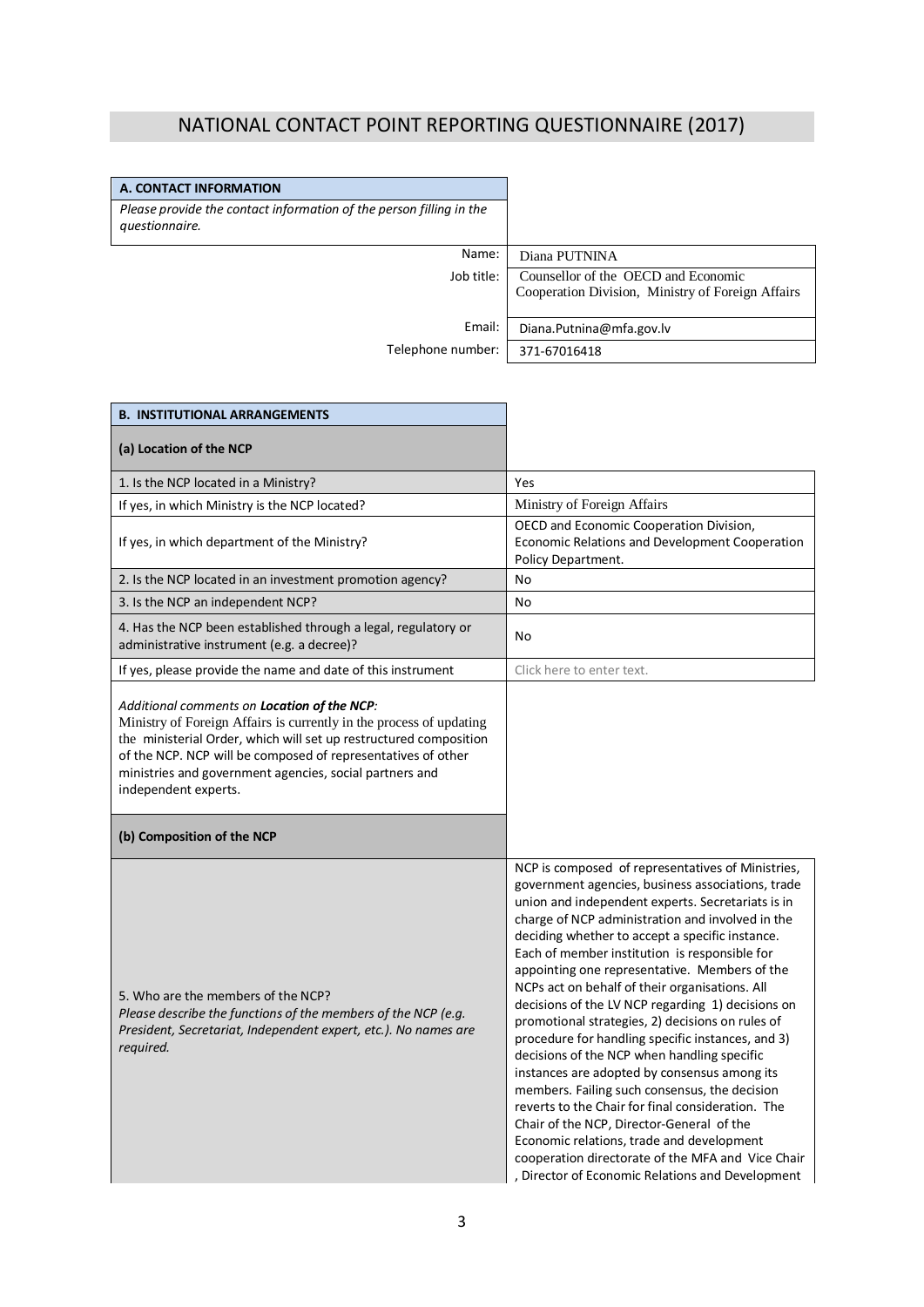|                                                                                                                                                                                                                                                                                                                                            | Cooperation Policy Department are involved in<br>making final decision as to the specific instance is<br>accepted for further consideration and have the<br>final sign-off on final statements of specific<br>instance.            |                           |
|--------------------------------------------------------------------------------------------------------------------------------------------------------------------------------------------------------------------------------------------------------------------------------------------------------------------------------------------|------------------------------------------------------------------------------------------------------------------------------------------------------------------------------------------------------------------------------------|---------------------------|
| 6. Does the NCP have dedicated full-time staff?<br>"Dedicated full-time staff" means staff working full-time on NCP<br>activities. If yes, please indicate the number.                                                                                                                                                                     | No                                                                                                                                                                                                                                 | Click here to enter text. |
| 7. Does the NCP have dedicated part-time staff?<br>"Dedicated part-time staff" means staff dedicating part of their<br>time to NCP activities. If yes, please indicate the number.                                                                                                                                                         | Yes                                                                                                                                                                                                                                | 15                        |
| 8. Have any full-time or part-time staff members joined the NCP<br>during the year?<br>If yes, please indicate how many.                                                                                                                                                                                                                   | Yes                                                                                                                                                                                                                                | 8                         |
| 9. Have any full-time or part-time staff members left the NCP<br>during the year?<br>If yes, please indicate how many.                                                                                                                                                                                                                     | Yes                                                                                                                                                                                                                                | 12                        |
| 10. Are other Ministries part of the institutional arrangements of<br>the NCP?<br>(e.g. represented on advisory or oversight bodies, participate in<br>specific instances, etc.)                                                                                                                                                           | Yes                                                                                                                                                                                                                                |                           |
| If yes, please list the Ministries (e.g. Social Affairs, Labour, Trade,<br>Environment, Foreign Affairs, Justice, Finance, etc.)                                                                                                                                                                                                           | The NCP consists of: Ministry of Foreign Affairs,<br>Ministry of Economics, Ministry of Finance,<br>Ministry of Justice, Ministry of Education and<br>Science, Latvia's State Chancellery; Cross-Sectoral<br>Co-ordination Centre. |                           |
| 11. Are social partners and other stakeholders (trade unions,<br>business community, civil society and other non-governmental<br>organisations) part of the institutional arrangements of the NCP?<br>(e.g. represented on advisory or oversight bodies, represented as<br>members of the NCP, making NCP decisions on specific instances) |                                                                                                                                                                                                                                    |                           |
| <b>NGOs</b>                                                                                                                                                                                                                                                                                                                                | No                                                                                                                                                                                                                                 |                           |
| Representatives of the business community                                                                                                                                                                                                                                                                                                  | Yes                                                                                                                                                                                                                                |                           |
| Trade unions                                                                                                                                                                                                                                                                                                                               | Yes                                                                                                                                                                                                                                |                           |
| 12. Does the NCP have an advisory body?                                                                                                                                                                                                                                                                                                    | No                                                                                                                                                                                                                                 |                           |
| If yes, please describe its functions                                                                                                                                                                                                                                                                                                      | Click here to enter text.                                                                                                                                                                                                          |                           |
| If yes, please list the names of organisations that are represented<br>on the advisory body and the type of organisation, or provide a<br>link to the list on the NCP website.<br>(e.g. government, NGO, trade union, business, business<br>organisation, academic, consumer organisation, etc.)                                           | Click here to enter text.                                                                                                                                                                                                          |                           |
| If yes, please indicate how often the NCP meets with the advisory<br>body                                                                                                                                                                                                                                                                  | Choose an item.                                                                                                                                                                                                                    |                           |
| 13. Does the NCP have an oversight body?                                                                                                                                                                                                                                                                                                   | No                                                                                                                                                                                                                                 |                           |
| If yes, please describe its functions                                                                                                                                                                                                                                                                                                      | Click here to enter text.                                                                                                                                                                                                          |                           |
| If yes, please list the names of organisations that are represented<br>on the oversight body and the type of organisation, or please                                                                                                                                                                                                       |                                                                                                                                                                                                                                    |                           |
| provide a link to the list on the NCP website.<br>(e.g. government, NGO, trade union, business, business<br>organisation, academic, consumer organisation, etc.)                                                                                                                                                                           | Click here to enter text.                                                                                                                                                                                                          |                           |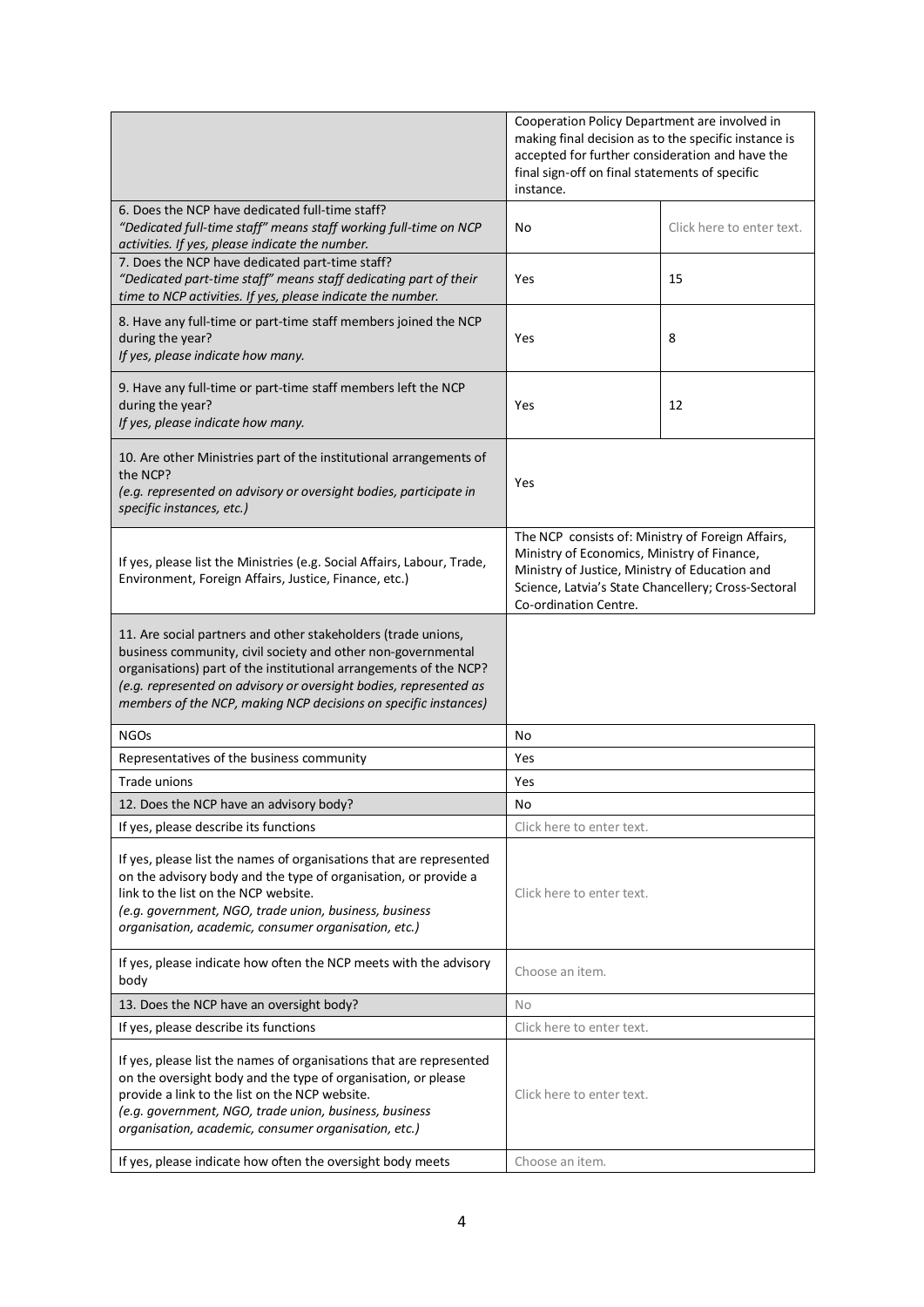| 14. Does the NCP have a body for both advice and oversight?                                                                                                                                                                                                                                                                                                                                                                                      | No                        |
|--------------------------------------------------------------------------------------------------------------------------------------------------------------------------------------------------------------------------------------------------------------------------------------------------------------------------------------------------------------------------------------------------------------------------------------------------|---------------------------|
| If yes, please describe its functions                                                                                                                                                                                                                                                                                                                                                                                                            | Click here to enter text. |
| If yes, please list the names of organisations that are represented<br>on the oversight body and the type of organisation, or provide a<br>link to the list on the NCP website.<br>(e.g. government, NGO, trade union, business, business<br>organisation, academic, consumer organisation, etc.)                                                                                                                                                | Click here to enter text. |
| If yes, please indicate how often this body meets                                                                                                                                                                                                                                                                                                                                                                                                | Choose an item.           |
| Additional comments on Composition of the NCP:<br>The NCP consists of: Ministry of Foreign Affairs, Ministry of<br>Economics, Ministry of Finance, Ministry of Justice, Ministry of<br>Education and Science, Latvia's State Chancellery; Cross-Sectoral<br>Co-ordination Centre, the Free Trade Union Confederation of<br>Latvia, the Employers' Confederation of Latvia, "Latvian Chamber<br>of commerce and industry", 2 Independent experts. |                           |
| (c) Financial resources                                                                                                                                                                                                                                                                                                                                                                                                                          |                           |
| 15. Did the NCP have a dedicated budget this year?                                                                                                                                                                                                                                                                                                                                                                                               | Yes                       |
| 16. Did the NCP have a dedicated budget to conduct its<br>promotional activities during the year?                                                                                                                                                                                                                                                                                                                                                | Yes                       |
| If no, were financial resources for promotional activities allocated<br>on an ad hoc basis when requested by the NCP?                                                                                                                                                                                                                                                                                                                            | Choose an item.           |
| 17. Did the NCP have a dedicated budget to conduct its activities<br>related to specific instances during the year?                                                                                                                                                                                                                                                                                                                              | Yes                       |
| If no, were financial resources for specific instances allocated on<br>an ad hoc basis when requested by the NCP?                                                                                                                                                                                                                                                                                                                                | Yes                       |
| 18. During the year, was the NCP able to access funds for the<br>following activities:                                                                                                                                                                                                                                                                                                                                                           |                           |
| Organising promotional events                                                                                                                                                                                                                                                                                                                                                                                                                    | Yes                       |
| Attending NCP meetings at the OECD                                                                                                                                                                                                                                                                                                                                                                                                               | Yes                       |
| Attending events organised by other NCPs                                                                                                                                                                                                                                                                                                                                                                                                         | Yes                       |
| Attending events organised by other stakeholders                                                                                                                                                                                                                                                                                                                                                                                                 | Yes                       |
| Professional mediator fees or in-house mediator fees                                                                                                                                                                                                                                                                                                                                                                                             | No                        |
| Fact-finding research into specific instances                                                                                                                                                                                                                                                                                                                                                                                                    | Yes                       |
| Additional comments on <b>Financial resources</b> :<br>Click here to enter text.                                                                                                                                                                                                                                                                                                                                                                 |                           |
| (d) Reporting                                                                                                                                                                                                                                                                                                                                                                                                                                    |                           |
| 19. Does the NCP report to the government on its activities?                                                                                                                                                                                                                                                                                                                                                                                     | Yes                       |
| If yes, how often?                                                                                                                                                                                                                                                                                                                                                                                                                               | Once a year               |
| 20. Does the NCP report to parliament on its activities?                                                                                                                                                                                                                                                                                                                                                                                         | No                        |
| If yes, how often?                                                                                                                                                                                                                                                                                                                                                                                                                               | Choose an item.           |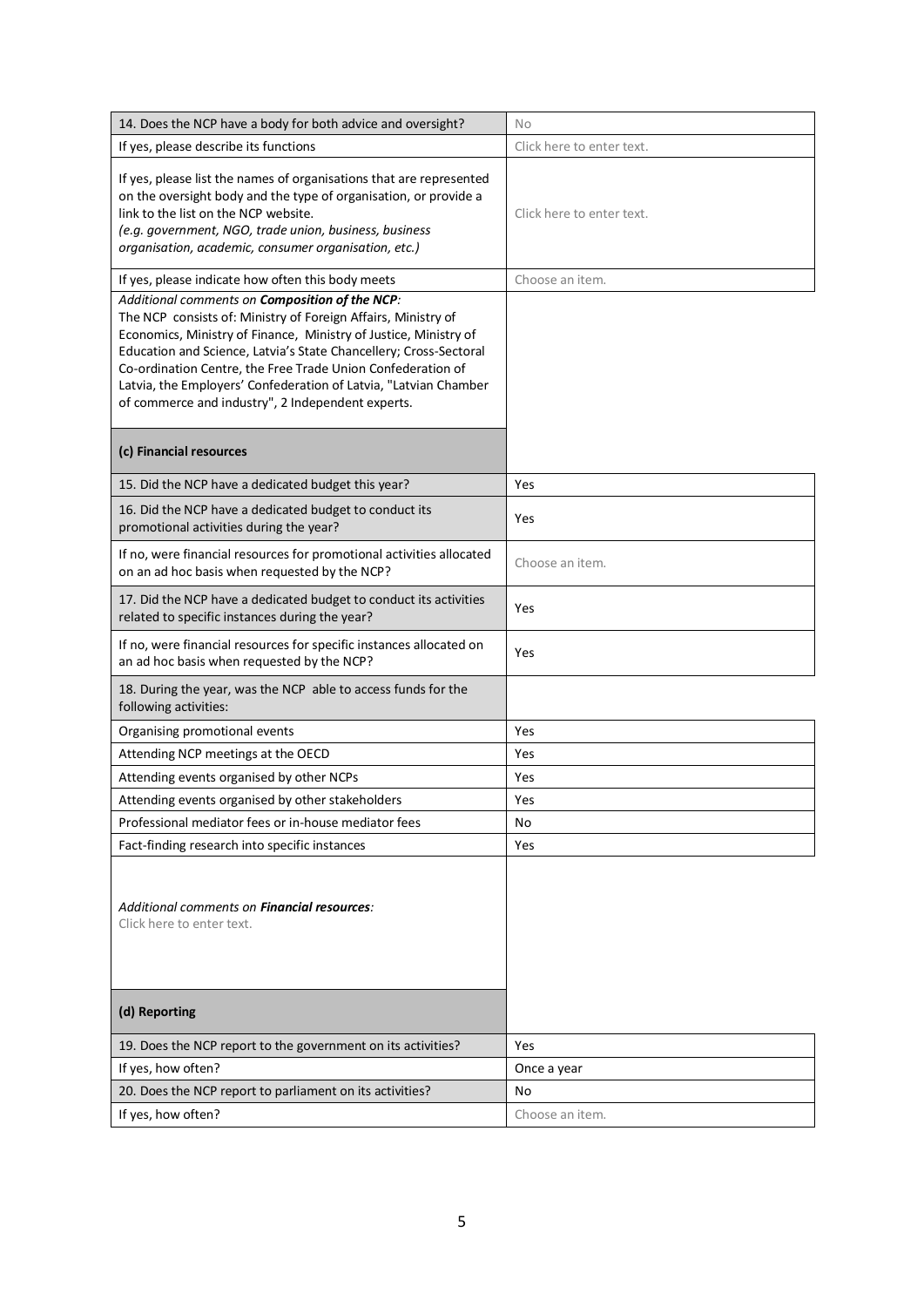## *Additional comments on Reporting:*

Ministry of Foreign Affairs is required to annually report on its activities related to the cooperation with the OECD (including NCP) to the Cabinet of Ministers.

| <b>C. INFORMATION AND PROMOTION</b>                                                                                                                                     |           |                           |
|-------------------------------------------------------------------------------------------------------------------------------------------------------------------------|-----------|---------------------------|
| (a) NCP website <sup>2</sup>                                                                                                                                            |           |                           |
| 21. Was a new NCP website created this year?<br>If yes, please provide the link.                                                                                        | <b>No</b> | Click here to enter text. |
| 22. Are the following items available on the NCP website:                                                                                                               |           |                           |
| Information about the Guidelines and the role of the NCP                                                                                                                |           |                           |
| The text of the Guidelines                                                                                                                                              | Yes       |                           |
| A description of the Guidelines                                                                                                                                         | Yes       |                           |
| Information on the NCP and its mandate                                                                                                                                  | Yes       |                           |
| The 2015 NCP Annual Report submitted to the OECD                                                                                                                        | Yes       |                           |
| The NCP's own 2015 Annual Report                                                                                                                                        | No        |                           |
| Information about specific instances                                                                                                                                    |           |                           |
| Instructions on how to submit a specific instance                                                                                                                       | Yes       |                           |
| The NCP's rules of procedures                                                                                                                                           | <b>No</b> |                           |
| All final statements since 2011                                                                                                                                         | Yes       |                           |
| Information on promotional activities                                                                                                                                   |           |                           |
| Information on upcoming events promoting the Guidelines                                                                                                                 | Yes       |                           |
| Information on past events promoting the Guidelines                                                                                                                     | Yes       |                           |
| <b>Contact information</b>                                                                                                                                              |           |                           |
| Information on how to make an enquiry to the NCP                                                                                                                        | Yes       |                           |
| A phone number to reach the NCP directly                                                                                                                                | Yes       |                           |
| An email address to reach the NCP directly                                                                                                                              | Yes       |                           |
| Additional comments on <b>NCP website</b> :<br>At this moment we are updating information on our Website<br>dedicated to the OECD Guidelines and Latvian NCP            |           |                           |
| (b) Promotional activities <sup>3</sup>                                                                                                                                 |           |                           |
| 23. Did the NCP organise or co-organise events to promote the<br>Guidelines and/or the NCP during the year?<br>If yes, please provide details in table 1 in Annex 1.    | Yes       |                           |
| 24. Did the NCP make a presentation to promote the Guidelines<br>and/or the NCP in events organised by others?<br>If yes, please provide details in table 2 in Annex 1. | Yes       |                           |

 $\overline{2}$ <sup>2</sup> This includes dedicated NCP webpages as part of the Ministry's website.

<sup>3</sup> Attendance of NCP meetings held at the OECD and other OECD events such as the Global Forum on Responsible Business Conduct are not considered to be promotional activities.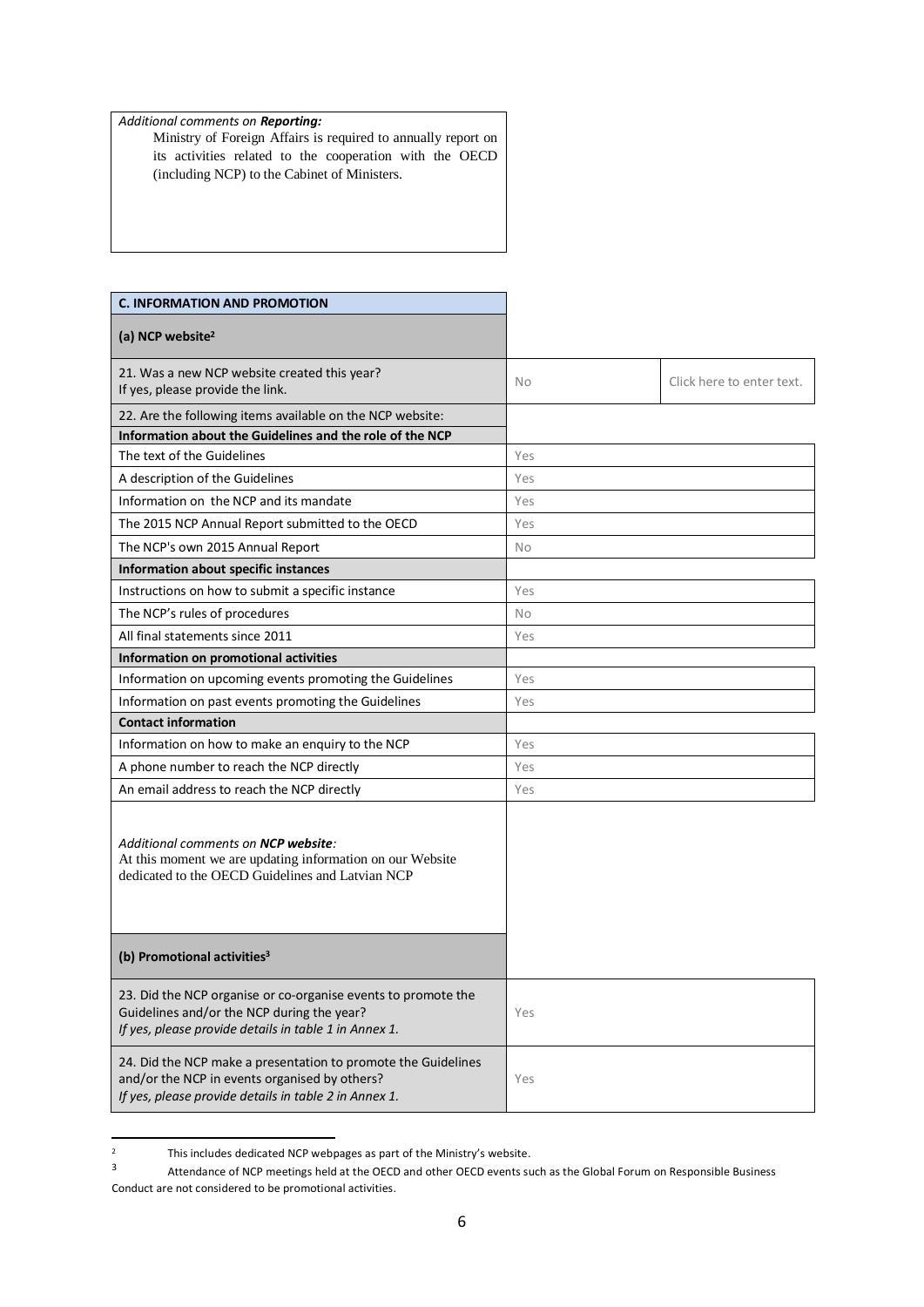| 25. Did the NCP make use of social media to communicate on NCP<br>promotional activities during the year?                                                                                                                                                                                               | Yes       |
|---------------------------------------------------------------------------------------------------------------------------------------------------------------------------------------------------------------------------------------------------------------------------------------------------------|-----------|
| 26. Did the NCP hold a stakeholder meeting during the year?                                                                                                                                                                                                                                             | Yes       |
| 27. Did the NCP promote the Guidelines among the business<br>community during the year?                                                                                                                                                                                                                 | Yes       |
| 28. Did the NCP carry out any training on the Guidelines aimed at<br>businesses during the year?                                                                                                                                                                                                        | <b>No</b> |
| 29. Did the NCP promote the Guidelines among NGOs during the<br>year?                                                                                                                                                                                                                                   | Yes       |
| 30. Did the NCP promote the Guidelines among trade unions<br>during the year?                                                                                                                                                                                                                           | Yes       |
| 31. Did the NCP promote the Guidelines among government<br>agencies during the year?                                                                                                                                                                                                                    | Yes       |
| 32. Did the NCP promote the Guidelines among embassies abroad<br>during the year?                                                                                                                                                                                                                       | <b>No</b> |
| 33. Did the NCP promote the Guidelines to investment promotion<br>agencies during the year?                                                                                                                                                                                                             | Yes       |
| 34. Did the NCP refer to the following sector guidance reports in<br>promotional activities during the year:                                                                                                                                                                                            |           |
| OECD Due Diligence Guidance for Responsible Supply Chains of<br>Minerals from Conflict-Affected and High-Risk Areas                                                                                                                                                                                     | Yes       |
| OECD Due Diligence Guidance for Meaningful Stakeholder<br>Engagement in the Extractive Sector                                                                                                                                                                                                           | Yes       |
| OECD-FAO Guidance for Responsible Agricultural Supply Chains                                                                                                                                                                                                                                            | Yes       |
| Additional comments on the section Promotional activities:<br>NCP participated in the Seminar on due diligence in the garment<br>and footwear sector organized by Czech NCP in cooperation with<br>the German NCP in Prague on 12 May 2017. The Seminar was<br>good opportunity for sharing experience. |           |

| <b>D. SPECIFIC INSTANCES</b>                                                                                                                                                                                                                                                                                                                                               |     |                           |
|----------------------------------------------------------------------------------------------------------------------------------------------------------------------------------------------------------------------------------------------------------------------------------------------------------------------------------------------------------------------------|-----|---------------------------|
| (a) NCP rules of procedure for handling specific instances                                                                                                                                                                                                                                                                                                                 |     |                           |
| 35. Does the NCP have rules of procedure describing the handling<br>of specific instances?                                                                                                                                                                                                                                                                                 | Yes |                           |
| 36. Are the rules of procedure available online?<br>If yes, please provide link. If no, please attach a copy of the rules of<br>procedure to this questionnaire                                                                                                                                                                                                            | No  | Click here to enter text. |
| 37. Were the NCP's rules of procedure modified this year?                                                                                                                                                                                                                                                                                                                  | Yes |                           |
| Additional comments on the section <b>Rules of procedure</b> :<br>In 2017 NCP has developed the Rules of Procedure. New NCP<br>representatives will possibly make some minor corrections if<br>neccessary and approve the Rules of Procedure to deal with<br>specific instances till the end of February 2018. Rules of Procedure<br>will be published on the NCP website. |     |                           |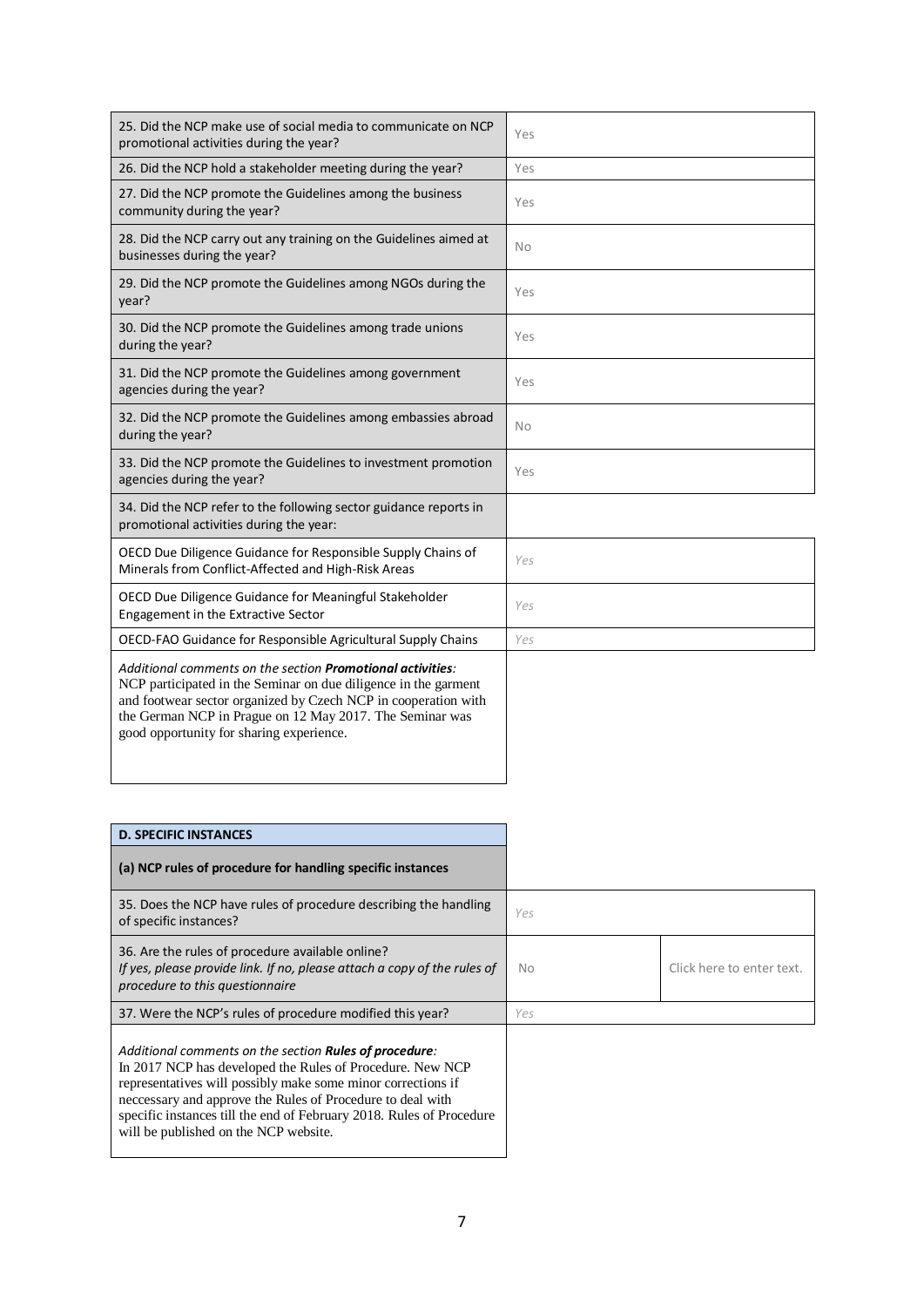| (b) Specific instance practicalities                                                                                                                                                                                |                        |
|---------------------------------------------------------------------------------------------------------------------------------------------------------------------------------------------------------------------|------------------------|
| 38. Does the NCP confirm receipt of a specific instance<br>submission?                                                                                                                                              | Yes                    |
| 39. Who has the final sign-off on accepting a specific instance?<br>Please provide the function of the relevant staff within the NCP. No<br>names are required.                                                     | Chairperson of the NCP |
| 40. Who has the final sign-off on final statements?<br>Please provide the function of the relevant staff within the NCP. No<br>names are required.                                                                  | Chairperson of the NCP |
| 41. Does the NCP request feedback from the parties on the<br>procedure following the conclusion of a specific instance?                                                                                             | Yes                    |
| 42. Has the NCP staff undergone training in dispute resolution or<br>problem-solving (e.g. mediation)?                                                                                                              | No                     |
| 43. Did the NCP engage professional mediators during the year?                                                                                                                                                      | No                     |
| 44. Did the NCP staff or members conduct mediation this year?                                                                                                                                                       | No                     |
| Additional comments on the section Specific instance<br>practicalities:<br>Click here to enter text.                                                                                                                |                        |
| (c) Reporting specific instances                                                                                                                                                                                    |                        |
| 45. Did the NCP receive new specific instance submissions during<br>the year?<br>If yes, please also provide details in Annex 2                                                                                     | No                     |
| 46. Of the specific instances that were already in progress at the<br>start of the year, are there any that are still ongoing at the end of<br>the calendar year?<br>If yes, please also provide details in Annex 2 | No                     |
| Additional comments on the section Reporting specific instances:<br>Click here to enter text.                                                                                                                       |                        |

| <b>E. PEER LEARNING</b>                                                                    |     |
|--------------------------------------------------------------------------------------------|-----|
| 47. Did the NCP take part in the following activities with other<br>NCPs during the year:  |     |
| NCP-hosted peer learning activities                                                        | No  |
| Co-operation with other NCPs in handling specific instances                                | No  |
| Mentoring/capacity building of another NCP                                                 | Yes |
| 48. Is the NCP interested in hosting an NCP learning/experience-<br>sharing event in 2017? | Yes |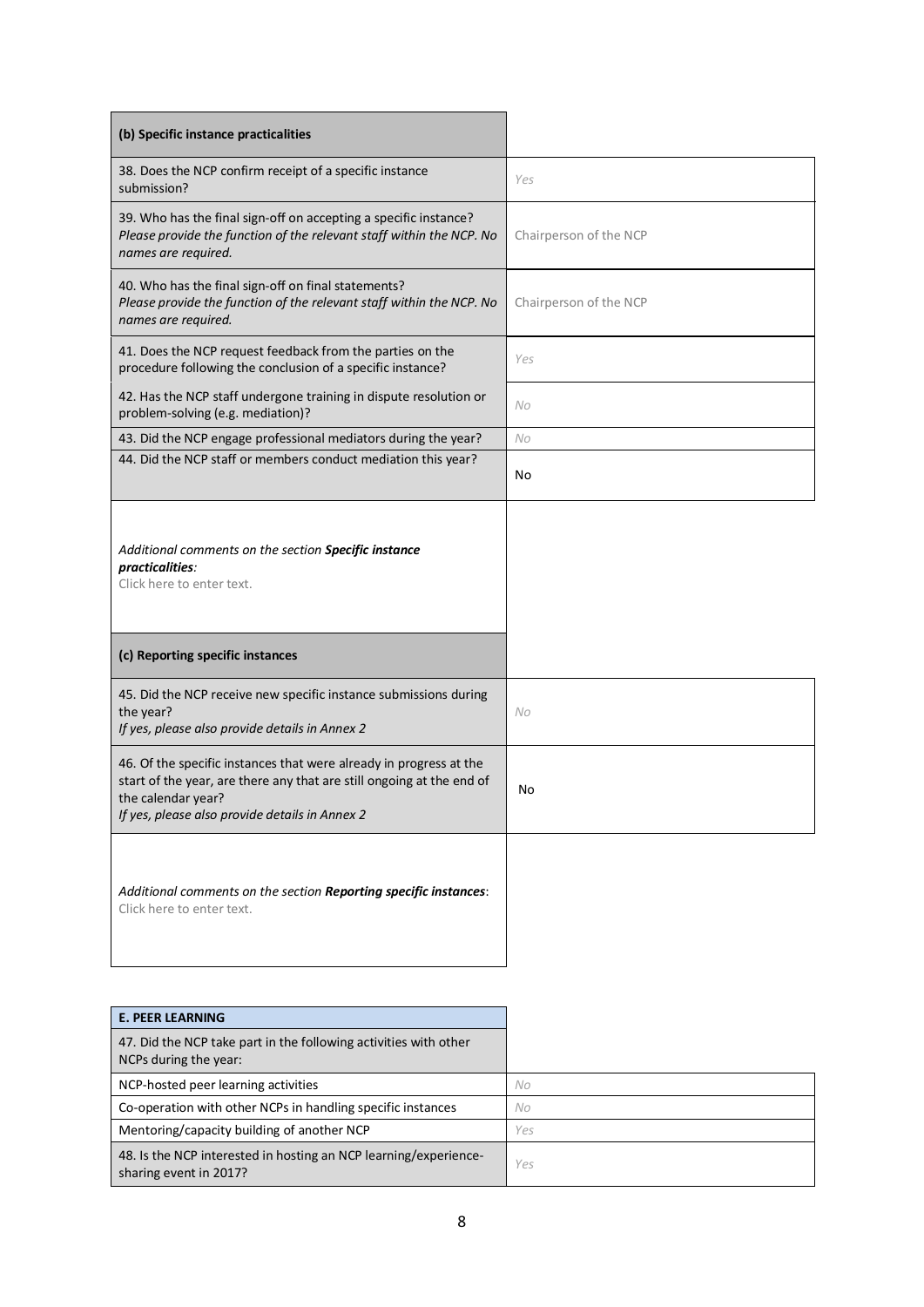| 49. Which topic would the NCP consider to be a priority to cover in<br>a peer learning event?                                                                                                                                                                                                                                                                                                                                                                                                                                                             | Rules of procedures, Promotional activities,<br>Mediation. |
|-----------------------------------------------------------------------------------------------------------------------------------------------------------------------------------------------------------------------------------------------------------------------------------------------------------------------------------------------------------------------------------------------------------------------------------------------------------------------------------------------------------------------------------------------------------|------------------------------------------------------------|
| 50. Is the NCP interested in participating in developing tools for<br>use by NCPs?                                                                                                                                                                                                                                                                                                                                                                                                                                                                        | Yes                                                        |
| Additional comments on the section Peer-learning activities:<br>NCP participated in the Workshop on due diligence in the garment<br>and footwear sector in Prague on 12 May 2017. German, Czech<br>Republic and Latvian NCP shared experience on different topics<br>regarding NCP work.<br>NCP will participate in the workshop in Croatia on 18 January<br>2018 to share experience with colleagues from Craotia in the<br>framework of the process for adherence to the OECD Declaration<br>on International Investment and Multinational Enterprises. |                                                            |

| <b>F. POLICY COHERENCE<sup>4</sup></b>                                                                                                                                                                                     |                           |                                               |  |
|----------------------------------------------------------------------------------------------------------------------------------------------------------------------------------------------------------------------------|---------------------------|-----------------------------------------------|--|
| 51. Have the Guidelines been referred to in relevant national<br>legislation adopted during the year?<br>(e.g. on responsible business conduct; non-financial reporting,<br>export credits regulation, public procurement) | No                        |                                               |  |
| If yes, please provide a link to the legislation.<br>If a link is not available, please attach a copy of the legislation to<br>this questionnaire.                                                                         | Click here to enter text. |                                               |  |
| 52. Did the NCP communicate public statements on specific<br>instances to public procurement officials?                                                                                                                    | No                        |                                               |  |
| 53. Did the NCP communicate public statements on specific<br>instances to officials responsible for trade missions?                                                                                                        | No                        |                                               |  |
| 54. Did the NCP communicate public statements on specific<br>instances to officials responsible for foreign trade and investment<br>incentives?                                                                            | No                        |                                               |  |
| 55. Did your country adopt a National Action Plan (NAP) this year?<br>If yes, please indicate which type of NAP                                                                                                            | N <sub>O</sub>            | Choose an item.                               |  |
| If yes, does the NAP make reference to the Guidelines?                                                                                                                                                                     | Choose an item.           |                                               |  |
| If yes, does the NAP make reference to the NCP?                                                                                                                                                                            | Choose an item.           |                                               |  |
| 56. Was a NAP in development this year?<br>If yes, please indicate which NAP.                                                                                                                                              | Yes                       | NAP on Responsible<br><b>Business Conduct</b> |  |
| If yes, did the NCP participate in the development of the National<br><b>Action Plan?</b>                                                                                                                                  | Yes                       |                                               |  |
| 57. Please indicate any other examples of policy coherence<br>activities:                                                                                                                                                  | Click here to enter text. |                                               |  |

**.** 

<sup>4</sup> Paragraph 37 of the Commentary on the Implementation Procedures of the OECD Guidelines for Multinational Enterprises: "Statements and reports on the results of the proceedings made publicly available by the NCPs could be relevant to the administration of government programmes and policies. In order to foster policy coherence, NCPs are encouraged to inform these government agencies of their statements and reports when they are known by the NCP to be relevant to a specifics agency's policies and programmes […]."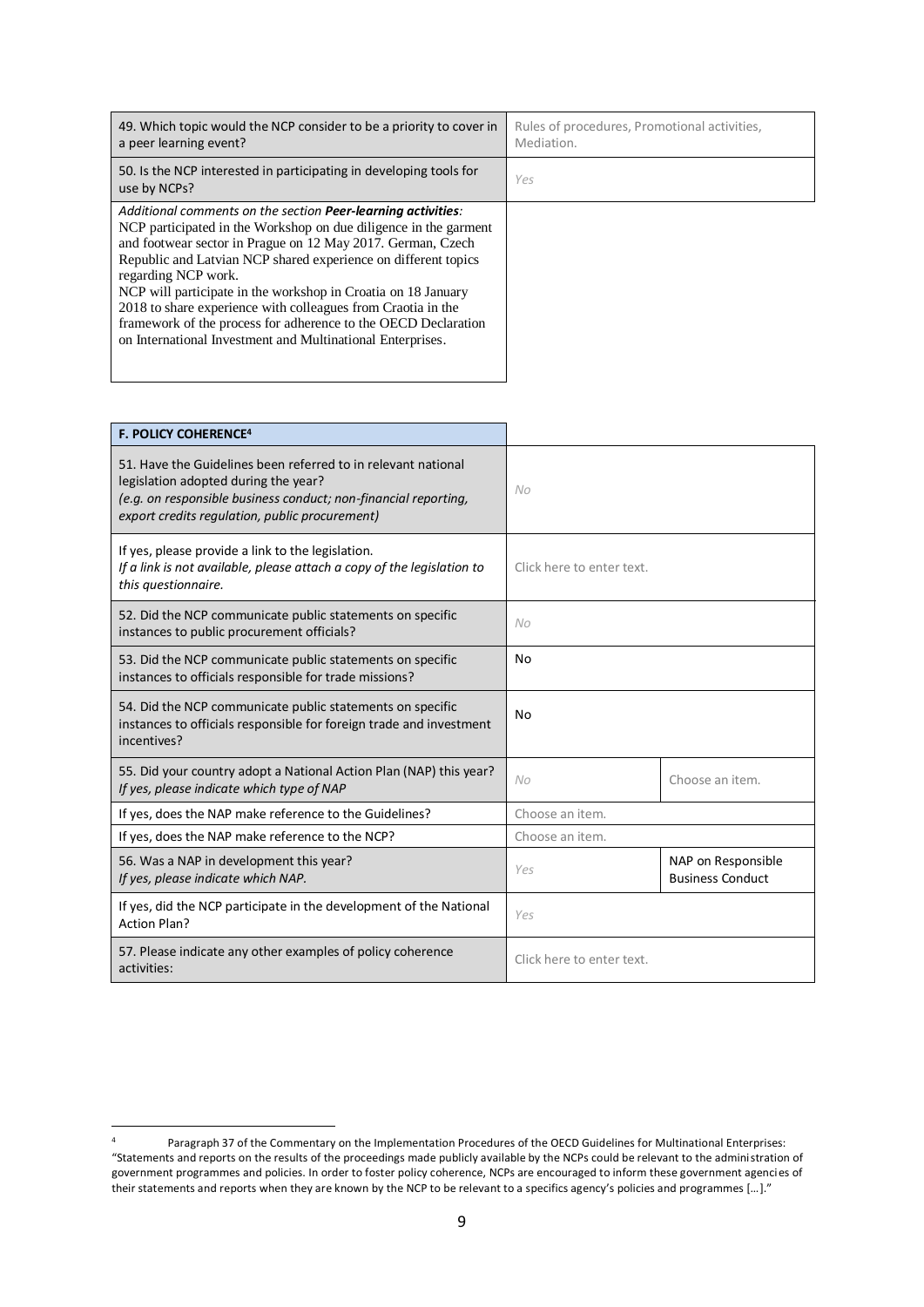#### *Additional comments on Policy Coherence:*

Latvia supported the new initiative Network for Open Economies and Inclusive Societies of the Netherlands.

The NCP sends comments and suggestions to governmental documents, plans, reports. The NCP expressed expectations on RBC and invited to include standards on RBC and to use the OECD Guidelines for instance to the draft of Guidelines for stateowned enterprises (SOEs) on the development of their mediumterm operational Strategies.

The government of Latvia has taken significant steps to improve the framework for the corporate governance of listed and SOEs. Most of the state-owned companies have developed their mediumterm operational strategies, thereby ensuring continuity in the planning and performance of their economic activities, and setting relevant financial and non-financial goals. Improved access to information on the activities of SOEs: an internet site www.valstskapitals.lv has been created, including a database on SOEs and the results of their operations. The government develops the consolidated annual report on SOEs and state capital shares.

Regarding the role of the government in promotion of integrity in the private sector, the government has taken measures to improve Latvia's capacity in the fight against bribery in international business transactions. For instance, the Ministry of Foreign Affairs has also engaged in some awareness-raising. Corruption Prevention and Combating Bureau has attended meetings and trainings for ambassadors and diplomats, during which it distributed a leaflet on foreign bribery and encouraged diplomats to support Latvian enterprises overseas that are subject to bribe solicitation. In 2017 and 2018, tasks regarding the obligation to detect and report on foreign bribery, as well as to raise awareness of foreign bribery were incorporated in the Annual Action Plans of the Latvian embassies. Latvian diplomats and Latvian Investment and Development Agency's staff posted abroad are well informed on their role in the implementation of the OECD Anti-Bribery Convention.

The Latvian Development Cooperation Policy Guidelines for 2016 -2020 have the reference to the OECD Guidelines for Multinational Enterprises. Furthermore, the Ministry of Foreign Affairs has adopted measures to prevent, detect and report on foreign bribery in bilateral ODA-funded projects. Moreover, transparency is one of the guiding principles of the Latvian ODA. Latvia abides to the relevant OECD and EU commitments on transparency and accountability in providing development assistance. Foreign bribery is addressed in the Development Cooperation Policy Guidelines for 2016-2020. The Guidelines include relevant measures to prevent, disclose and report on foreign bribery.

| <b>G. IMPACT AND FUTURE WORK</b>                                                                            |                           |
|-------------------------------------------------------------------------------------------------------------|---------------------------|
| 58. Does the NCP have a promotional plan for the coming year<br>$(2017)$ ?                                  | Yes                       |
| 59. Is the NCP interested in being a reviewer in a peer review<br>planned in 2017 or 2018?                  | No.                       |
| 60. Is the NCP interested in being an observer of a peer review<br>planned in 2017 or 2018?                 | No.                       |
| 61. Please enter the relevant fluent language capabilities of your<br>team (French, English and/or Spanish) | Click here to enter text. |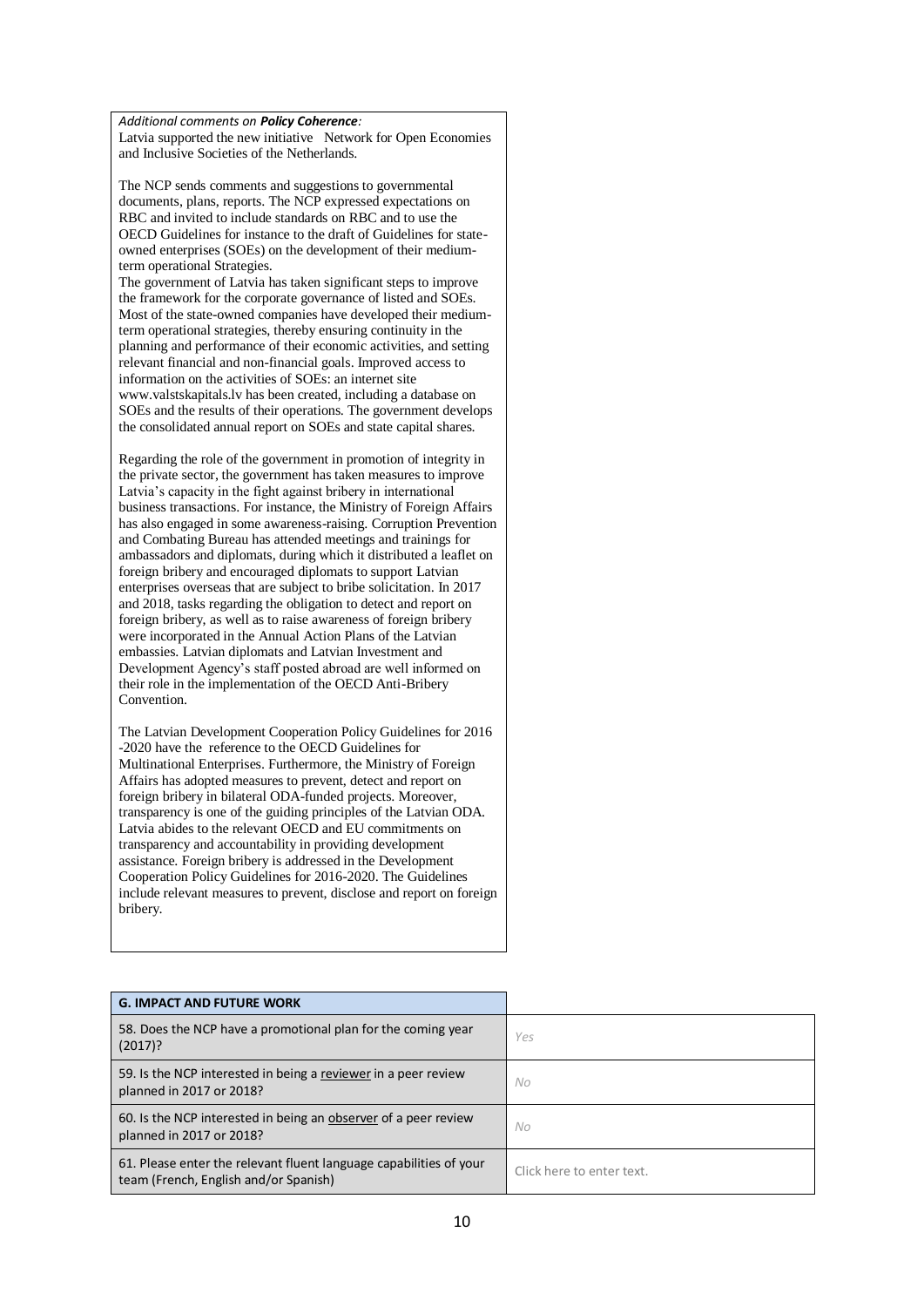| 62. Has the NCP faced any particular challenge(s) it would like to<br>highlight this year?                                                                                                                                                                                         | Promotional activities aimed at business in<br>particular training on the Guidelines, including<br>sector guidance. |
|------------------------------------------------------------------------------------------------------------------------------------------------------------------------------------------------------------------------------------------------------------------------------------|---------------------------------------------------------------------------------------------------------------------|
| Additional comments on the section <b>Impact and future work</b> :<br>In 2018 Latvian NCP is palnning to participate in the Regional<br>meeting for Nordic-Baltic NCP and Capacity Building Seminar.<br>New NCP representatives will approve the promotional plan for the<br>2018. |                                                                                                                     |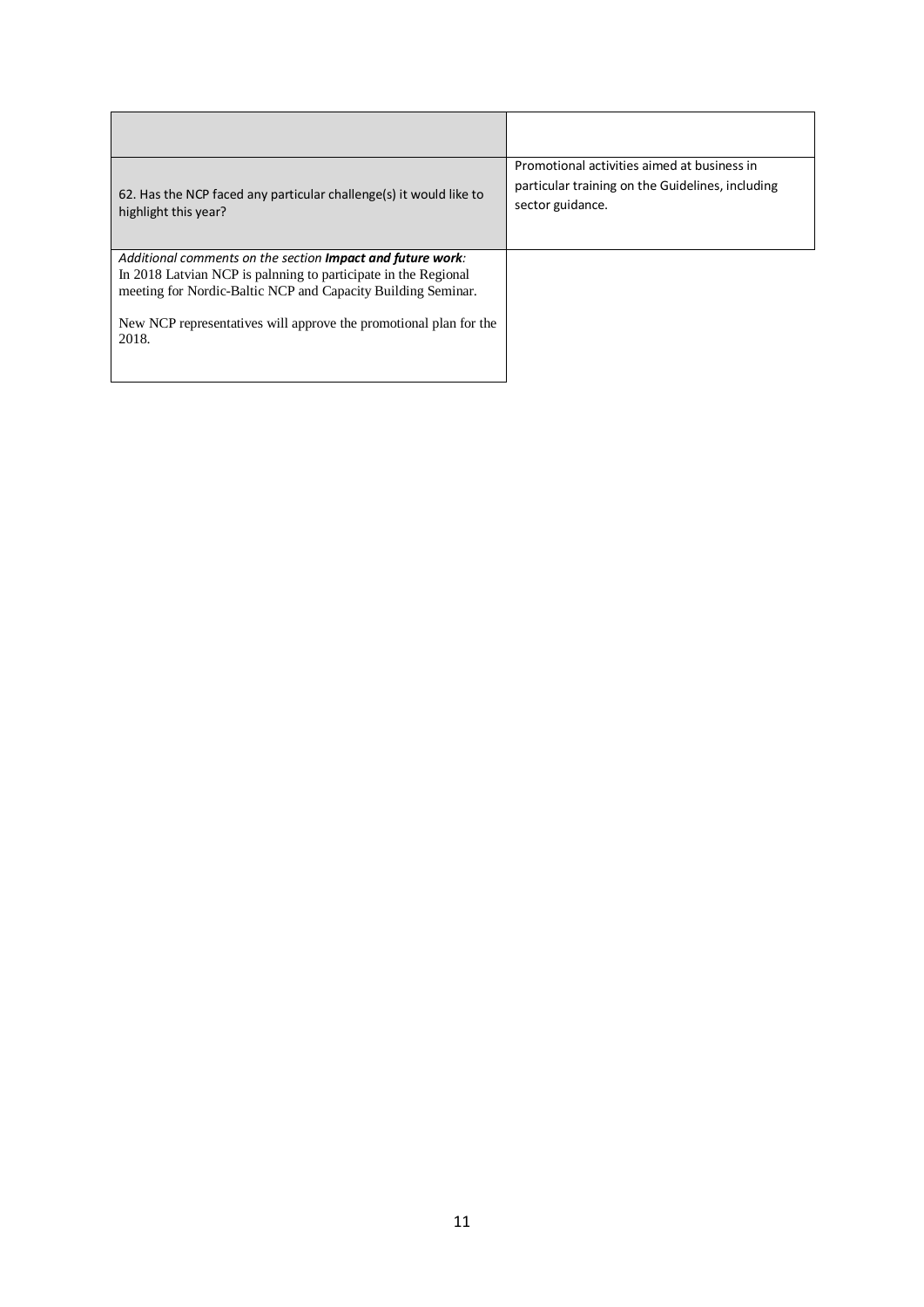## **Annex 1: NCP PROMOTIONAL ACTIVITIES**

**Please provide information on the events organised or co-organised by the NCP (Table 1), and events in which the NCP has participated to promote the Guidelines (Table 2).**  Please select the event type, size and type of audience as well as the theme from the dropdown menus for each event. Please add additional lines if needed.

# **Table 1**

| NCP-organised and co-organised events to promote the Guidelines and/or the NCP                                                         |                           |              |               |                     |                                |                                                                                                                                                 |                                                                                                                                                                                                                                                                                                                                                                                                                                                                                                                                                                                                                                                                                                                                                                                                    |
|----------------------------------------------------------------------------------------------------------------------------------------|---------------------------|--------------|---------------|---------------------|--------------------------------|-------------------------------------------------------------------------------------------------------------------------------------------------|----------------------------------------------------------------------------------------------------------------------------------------------------------------------------------------------------------------------------------------------------------------------------------------------------------------------------------------------------------------------------------------------------------------------------------------------------------------------------------------------------------------------------------------------------------------------------------------------------------------------------------------------------------------------------------------------------------------------------------------------------------------------------------------------------|
| <b>Title</b>                                                                                                                           | Date<br>(dd/mm/yyyy)      | Location     | Type of event | Size of<br>audience | Organised or co-<br>organised? | <b>Targeted audience</b><br>e.g. Business representatives, NGOs, Trade unions,<br>Academia, General public, Government representatives,<br>etc. | <b>Theme</b><br>e.g. the OECD Guidelines, the NCP<br>activities on sector due diligence<br>quidance documents, etc.                                                                                                                                                                                                                                                                                                                                                                                                                                                                                                                                                                                                                                                                                |
| Responsibl<br>e Business<br>Conduct<br>Week:<br>Conferenc<br>for<br>entreprene<br>High<br>urs,<br>level<br>Forum,<br>Award<br>Ceremony | $29.05. -$<br>02.06.2017. | Riga, Latvia | Conference    | >100                | Co-organised                   | Business representatives, Foreign Investors<br>Council in Latvia, Government representatives,<br>Trade unions, NGOs, Academia, General public   | The<br>Ceremony in the<br>Award<br>framework<br>of<br>the<br>annual<br>programme "Sustainability Index"<br>at evaluating business<br>aimed<br>responsibility took place. The<br>Foreign Ministry presented a Fair<br>Trade Award to the company<br>which observes the principles of<br>responsible business conduct in<br>trade<br>its<br>foreign<br>and<br>manufacturing.<br>Awards<br>are<br>meant to highlight companies<br>observing the principles of RBC<br>and the OECD Guidelines. This<br>year, the award was presented to<br>MNE "Rimi Latvia" for building its<br>relations<br>with<br>business<br>and<br>suppliers<br>and<br>employees,<br>the<br>bases<br>partners<br>on<br>on<br>sustainability, responsibility and<br>respect. The company has used<br>leverage - actively promoted |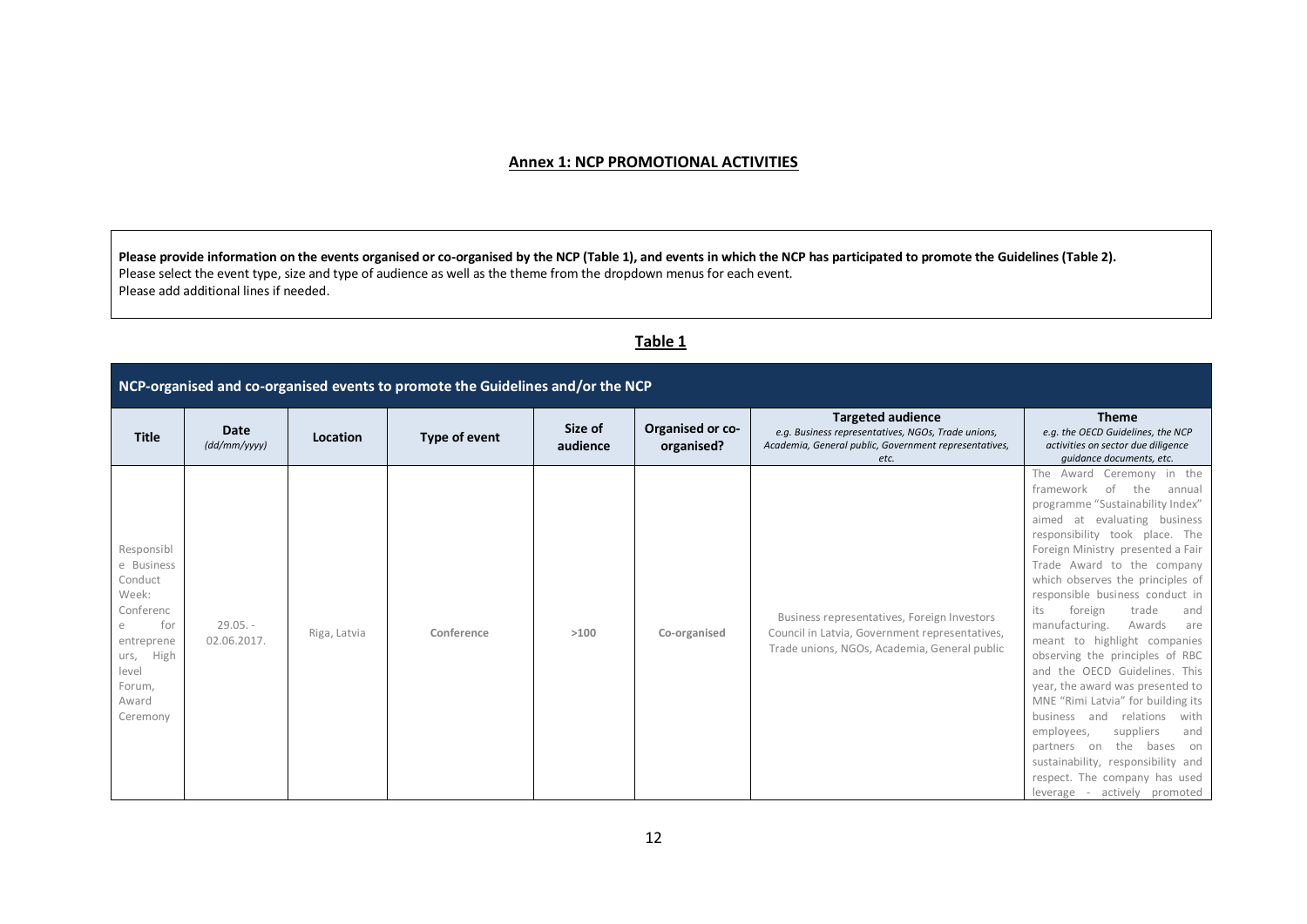|                                 |                              |                              |                 |                 |                 |                           | education among suppliers and<br>expects due compliance with the<br>requirements. |
|---------------------------------|------------------------------|------------------------------|-----------------|-----------------|-----------------|---------------------------|-----------------------------------------------------------------------------------|
| Click here<br>to enter<br>text. | Click here to<br>enter text. | Click here to<br>enter text. | Choose an item. | Choose an item. | Choose an item. | Click here to enter text. | Click here to enter text.                                                         |
| Click here<br>to enter<br>text. | Click here to<br>enter text. | Click here to<br>enter text. | Choose an item. | Choose an item. | Choose an item. | Click here to enter text. | Click here to enter text.                                                         |
| Click here<br>to enter<br>text. | Click here to<br>enter text. | Click here to<br>enter text. | Choose an item. | Choose an item. | Choose an item. | Click here to enter text. | Click here to enter text.                                                         |
| Click here<br>to enter<br>text. | Click here to<br>enter text. | Click here to<br>enter text. | Choose an item. | Choose an item. | Choose an item. | Click here to enter text. | Click here to enter text.                                                         |
| Click here<br>to enter<br>text. | Click here to<br>enter text. | Click here to<br>enter text. | Choose an item. | Choose an item. | Choose an item. | Click here to enter text. | Click here to enter text.                                                         |

Total number= 3

# **Table 2**

|                                                                                                                            | Presentations by the NCP to promote the Guidelines and/or the NCP in events organised by others |                 |               |                  |                                                                                                                                                                                       |                                                        |                                                                                                      |                                                                                                                           |
|----------------------------------------------------------------------------------------------------------------------------|-------------------------------------------------------------------------------------------------|-----------------|---------------|------------------|---------------------------------------------------------------------------------------------------------------------------------------------------------------------------------------|--------------------------------------------------------|------------------------------------------------------------------------------------------------------|---------------------------------------------------------------------------------------------------------------------------|
| <b>Title</b>                                                                                                               | Date<br>(dd/mm/yyyy)                                                                            | <b>Location</b> | Type of event | Size of audience | <b>Targeted audience</b><br>e.g. Business<br>representatives, NGOs,<br>Trade unions, Academia,<br>General public,<br>Government<br>representatives, etc                               | Organiser(s)                                           | Type of intervention                                                                                 | Theme of the<br>intervention                                                                                              |
| Workshop<br>on<br>responsibl<br>e business<br>conduct<br>issues,<br>sustainabili<br>ty,<br>disclosure,<br>due<br>diligence | 30.11.2017.                                                                                     | Riga, Latvia    | Meeting       | 10-50            | <b>Business</b><br>representatives,<br>Foreign<br>Investors<br>Council<br>in<br>Latvia,<br>Government<br>representatives, Trade<br>NGOs,<br>unions,<br>General<br>Academia,<br>public | multinational<br>enterprise<br>Coca-Cola HBC<br>Latvia | Participation in the<br>discussions, written<br>comments and suggestions<br>for further co-operation | Workshop with stakeholders<br>on responsible business<br>conduct issues,<br>sustainability, disclosure,<br>due diligence. |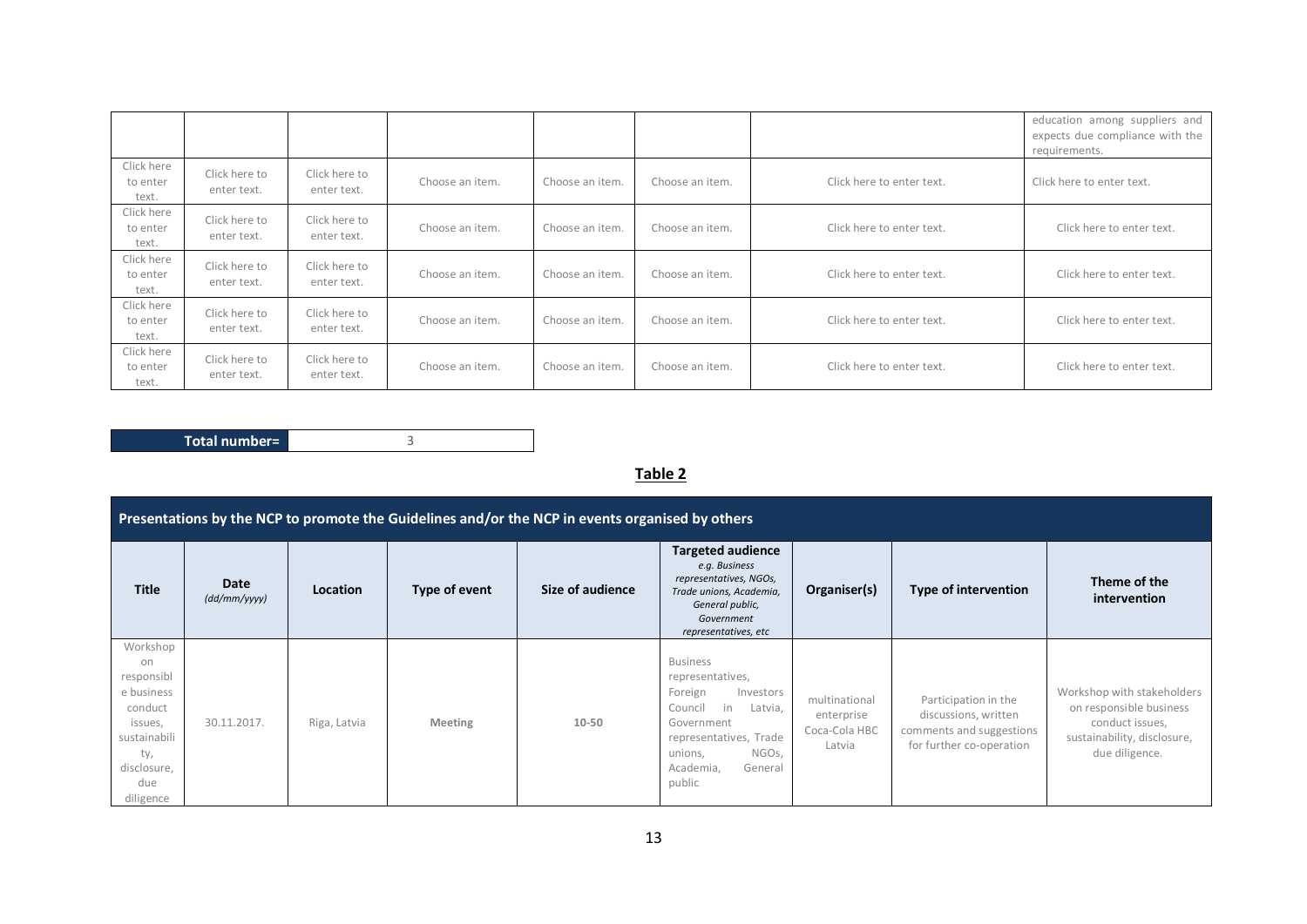| Workshop<br>on due<br>diligence<br>in the<br>garment<br>and<br>footwear<br>sector | 12.05.2017.                  | Prague, Czech<br>Republic    | Conference      | 10-50           | <b>Business</b><br>representatives,<br>Government<br>representatives, | German and<br>Czech Republic<br><b>NCP</b> | Participation in the<br>discussions, consultations | Workshop on due diligence<br>in the garment and footwear<br>sector in Prague on 12 May<br>2017. German, Czech<br>Republic and Latvian NCP<br>shared experience on<br>different topics regarding<br>NCP work. |
|-----------------------------------------------------------------------------------|------------------------------|------------------------------|-----------------|-----------------|-----------------------------------------------------------------------|--------------------------------------------|----------------------------------------------------|--------------------------------------------------------------------------------------------------------------------------------------------------------------------------------------------------------------|
| Click here<br>to enter<br>text.                                                   | Click here to<br>enter text. | Click here to<br>enter text. | Choose an item. | Choose an item. | Click here to enter<br>text.                                          | Click here to<br>enter text.               | Click here to enter text.                          | Click here to enter text.                                                                                                                                                                                    |
| Click here<br>to enter<br>text.                                                   | Click here to<br>enter text. | Click here to<br>enter text. | Choose an item. | Choose an item. | Click here to enter<br>text.                                          | Click here to<br>enter text.               | Click here to enter text.                          | Click here to enter text.                                                                                                                                                                                    |
| Click here<br>to enter<br>text.                                                   | Click here to<br>enter text. | Click here to<br>enter text. | Choose an item. | Choose an item. | Click here to enter<br>text.                                          | Click here to<br>enter text.               | Click here to enter text.                          | Click here to enter text.                                                                                                                                                                                    |
| Click here<br>to enter<br>text.                                                   | Click here to<br>enter text. | Click here to<br>enter text. | Choose an item. | Choose an item. | Click here to enter<br>text.                                          | Click here to<br>enter text.               | Click here to enter text.                          | Click here to enter text.                                                                                                                                                                                    |

| Total number= |  |
|---------------|--|
|---------------|--|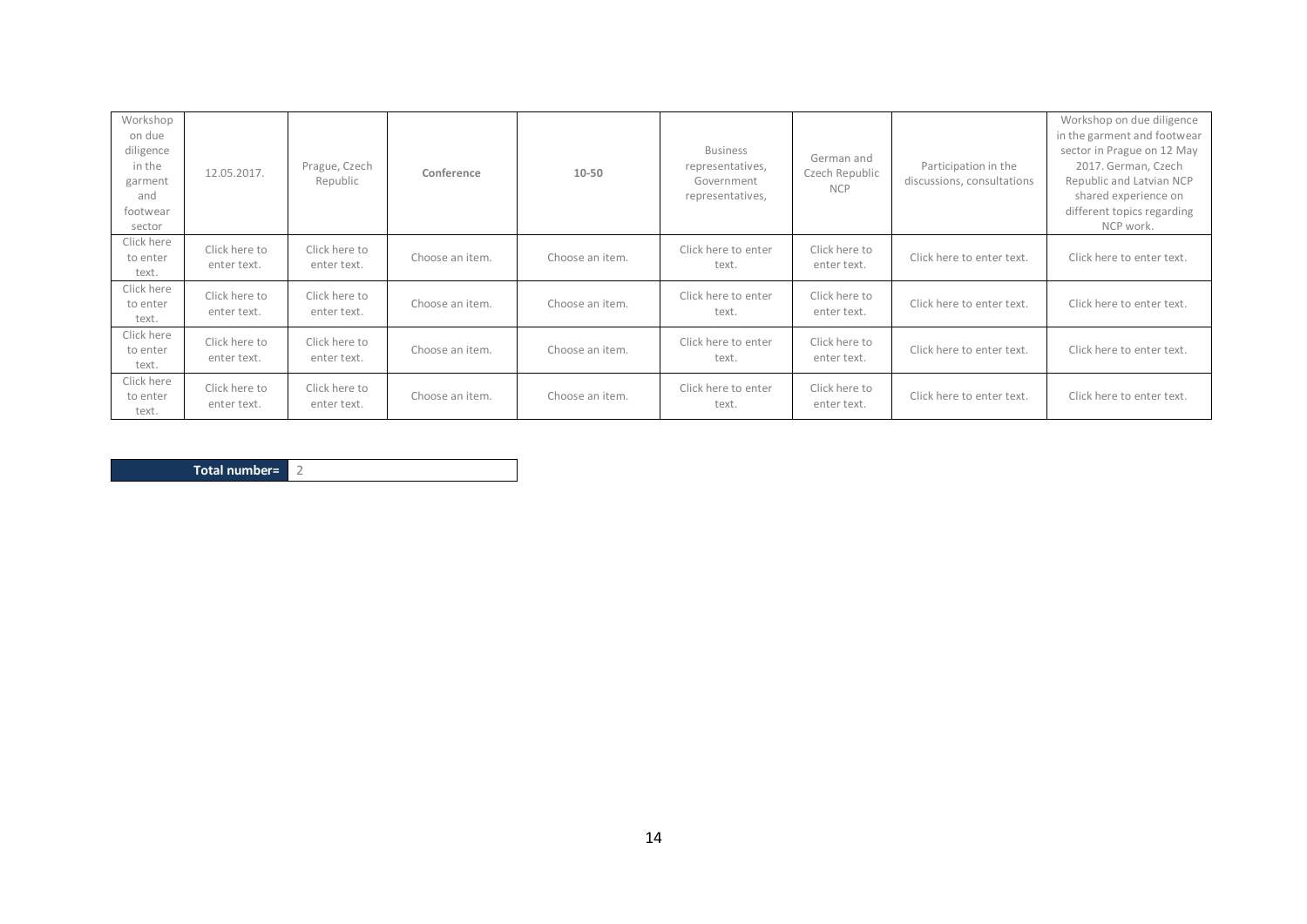#### **Annex 2: SPECIFIC INSTANCES**

#### **Please provide details of the following in the table below:**

- 1. Specific instances **in progress** during the year:
	- Before the initial assessment: specific received and initial assessment in development
	- After the initial assessment:specific instances received and found to merit further examination after the initial assessment, and under consideration by the NCP. Good offices were offered to the parties.
- 2. Specific instances **concluded** during the year (specific instances that the NCP found to merit further examination after the initial assessment and that have subsequently been closed). Please include any follow-up planned or executed regarding concluded specific instances. When NCPs engage in follow-up they review how the parties have implemented the agreement and recommendations.
- 3. Specific instances **not accepted** during the year (specific instances that the NCP found not to merit further examination).

Please add additional lines if needed.

We encourage all NCPs to inform the Secretariat on received specific instances and to provide a final statement as soon as it becomes available, in order to keep the OECD database updated at all times. For all specific instances that have not yet been reported to the Secretariat, please complete and send this <u>form</u> to <u>Sama.Altahercucci@oecd.org</u> and <u>[Kathryn.dovey@oecd.org](mailto:Kathryn.dovey@oecd.org)</u>5.

#### **For all specific instances that are currently IN PROGRESS:**

#### **Before the initial assessment**

 $\overline{a}$ 

| Names of parties    | Date received<br>(dd/mm/yyyy) | Link to OECD database if<br>available | Did the NCP co-operate with other NCPs during the handling of this specific instance? If yes, please<br>describe. |  |  |  |
|---------------------|-------------------------------|---------------------------------------|-------------------------------------------------------------------------------------------------------------------|--|--|--|
|                     |                               |                                       |                                                                                                                   |  |  |  |
| Click here to enter | Click here to enter           | Click here to enter text.             | Click here to enter text.                                                                                         |  |  |  |
| text.               | text.                         |                                       |                                                                                                                   |  |  |  |
| Click here to enter | Click here to enter           | Click here to enter text.             |                                                                                                                   |  |  |  |
| text.               | text.                         |                                       | Click here to enter text.                                                                                         |  |  |  |
| Click here to enter | Click here to enter           |                                       |                                                                                                                   |  |  |  |
| text.               | text.                         | Click here to enter text.             | Click here to enter text.                                                                                         |  |  |  |

<sup>5</sup> According to paragraph 42 of the Commentary on the Implementation Procedures of the OEDC Guidelines for Multinational Enterprises, "[…] NCPs will report to the Investment Committee in order to include in the Annual Report on the OECD Guidelines information on all specific instances that have been initiated by parties, including those that are in the process of an initial assessment, those for which offers of good offices have been extended and discussions are in progress, and those in which the NCP has decided not to extend an offer of good offices after an initial assessment".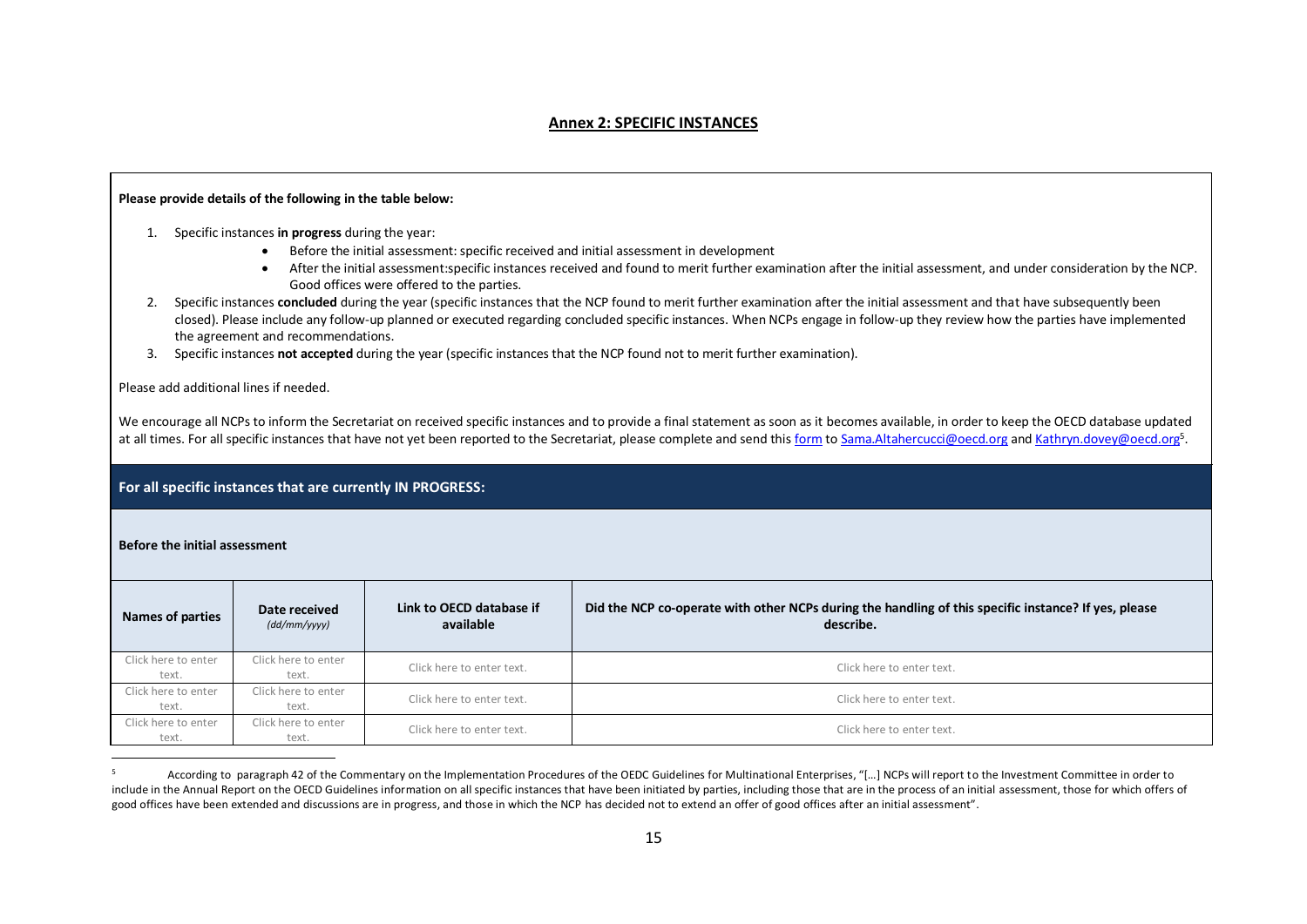| After the initial assessment |                                     |                                                  |                                       |                                                                                                                   |  |  |  |
|------------------------------|-------------------------------------|--------------------------------------------------|---------------------------------------|-------------------------------------------------------------------------------------------------------------------|--|--|--|
| Names of parties             | Date received<br>$(dd/mm/$ yyyy $)$ | Is the initial assessment<br>publicly available? | Link to OECD database if<br>available | Did the NCP co-operate with other NCPs during the handling of this specific<br>instance? If yes, please describe. |  |  |  |
| Click here to enter<br>text. | Click here to enter<br>text.        | Choose an item.                                  | Click here to enter text.             | Click here to enter text.                                                                                         |  |  |  |
| Click here to enter<br>text. | Click here to enter<br>text.        | Choose an item.                                  | Click here to enter text.             | Click here to enter text.                                                                                         |  |  |  |
| Click here to enter<br>text. | Click here to enter<br>text.        | Choose an item.                                  | Click here to enter text.             | Click here to enter text.                                                                                         |  |  |  |

**Total number=** 0

| For all specific instances that were CONCLUDED during the year: |                               |                                   |                                       |                          |                      |                                                                                                                         |
|-----------------------------------------------------------------|-------------------------------|-----------------------------------|---------------------------------------|--------------------------|----------------------|-------------------------------------------------------------------------------------------------------------------------|
| <b>Title</b>                                                    | Date received<br>(dd/mm/yyyy) | Date<br>concluded<br>(dd/mm/yyyy) | Link to OECD<br>database if available | <b>Outcomes achieved</b> | Follow-up by the NCP | Did the NCP co-operate with<br>other NCPs during the handling<br>of this specific instance? If yes,<br>please describe. |
| Click here to enter<br>text.                                    | Click here to enter<br>text.  | Click here to<br>enter text.      | Click here to enter text.             | Choose an item.          | Choose an item.      | Click here to enter text.                                                                                               |
| Click here to enter<br>text.                                    | Click here to enter<br>text.  | Click here to<br>enter text.      | Click here to enter text.             | Choose an item.          | Choose an item.      | Click here to enter text.                                                                                               |
| Click here to enter<br>text.                                    | Click here to enter<br>text.  | Click here to<br>enter text.      | Click here to enter text.             | Choose an item.          | Choose an item.      | Click here to enter text.                                                                                               |

**Total number=** 0

| For all specific instances that were NOT ACCEPTED during the year: |                               |                                       |                                                 |                                                                                                                   |  |  |
|--------------------------------------------------------------------|-------------------------------|---------------------------------------|-------------------------------------------------|-------------------------------------------------------------------------------------------------------------------|--|--|
| <b>Title</b>                                                       | Date received<br>(dd/mm/yyyy) | Link to OECD<br>database if available | Reasons for not accepting the specific instance | Did the NCP co-operate with other NCPs during the handling of this<br>specific instance? If yes, please describe. |  |  |
| Click here to enter<br>text.                                       | Click here to enter<br>text.  | Click here to enter text.             | Choose an item.                                 | Click here to enter text.                                                                                         |  |  |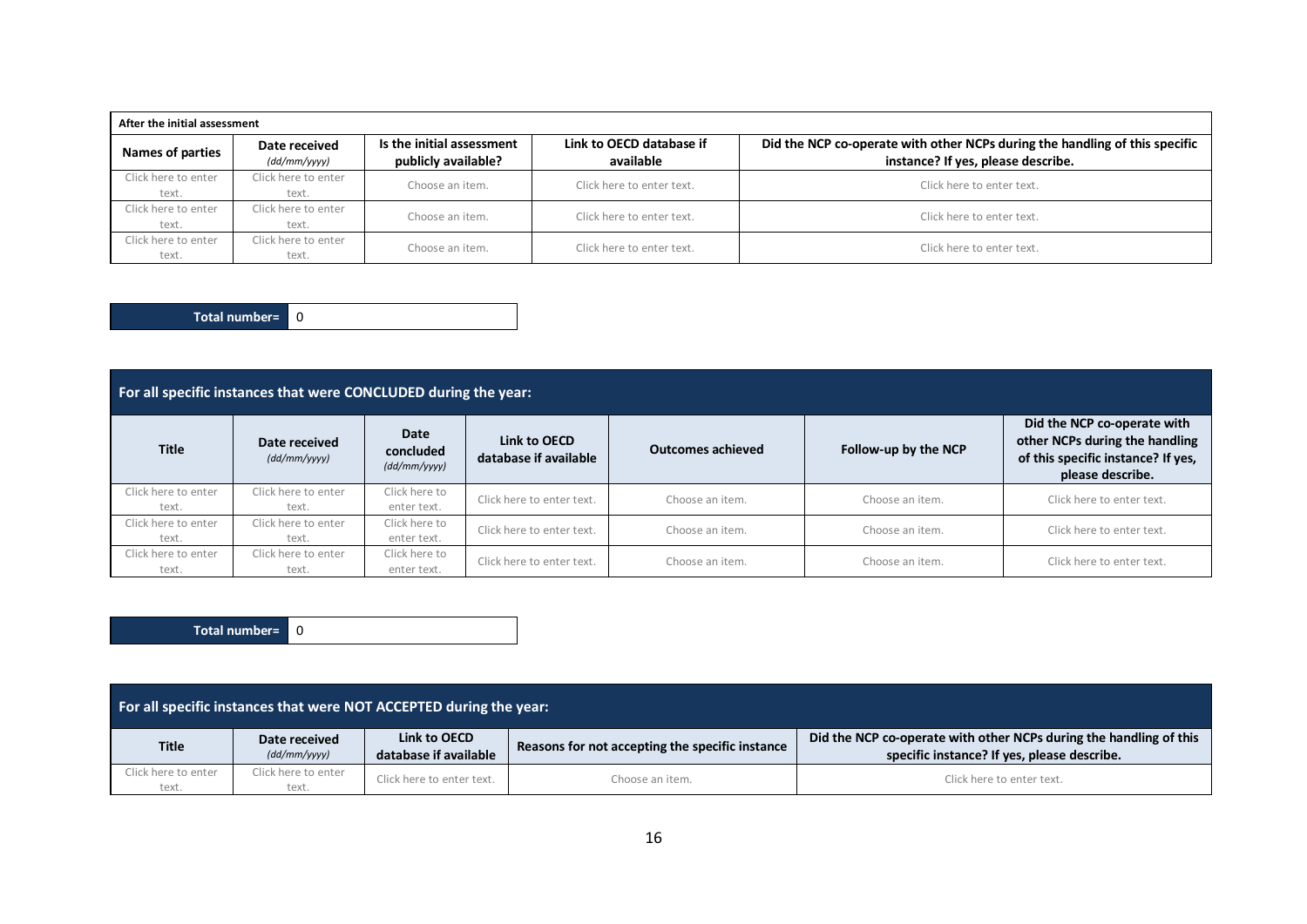| Click here to enter<br>text. | Click here to enter<br>text. | Click here to enter text. | Choose an item. | Click here to enter text. |
|------------------------------|------------------------------|---------------------------|-----------------|---------------------------|
| Click here to enter<br>text. | Click here to enter<br>text. | Click here to enter text. | Choose an item. | Click here to enter text. |

**Total number=** 0